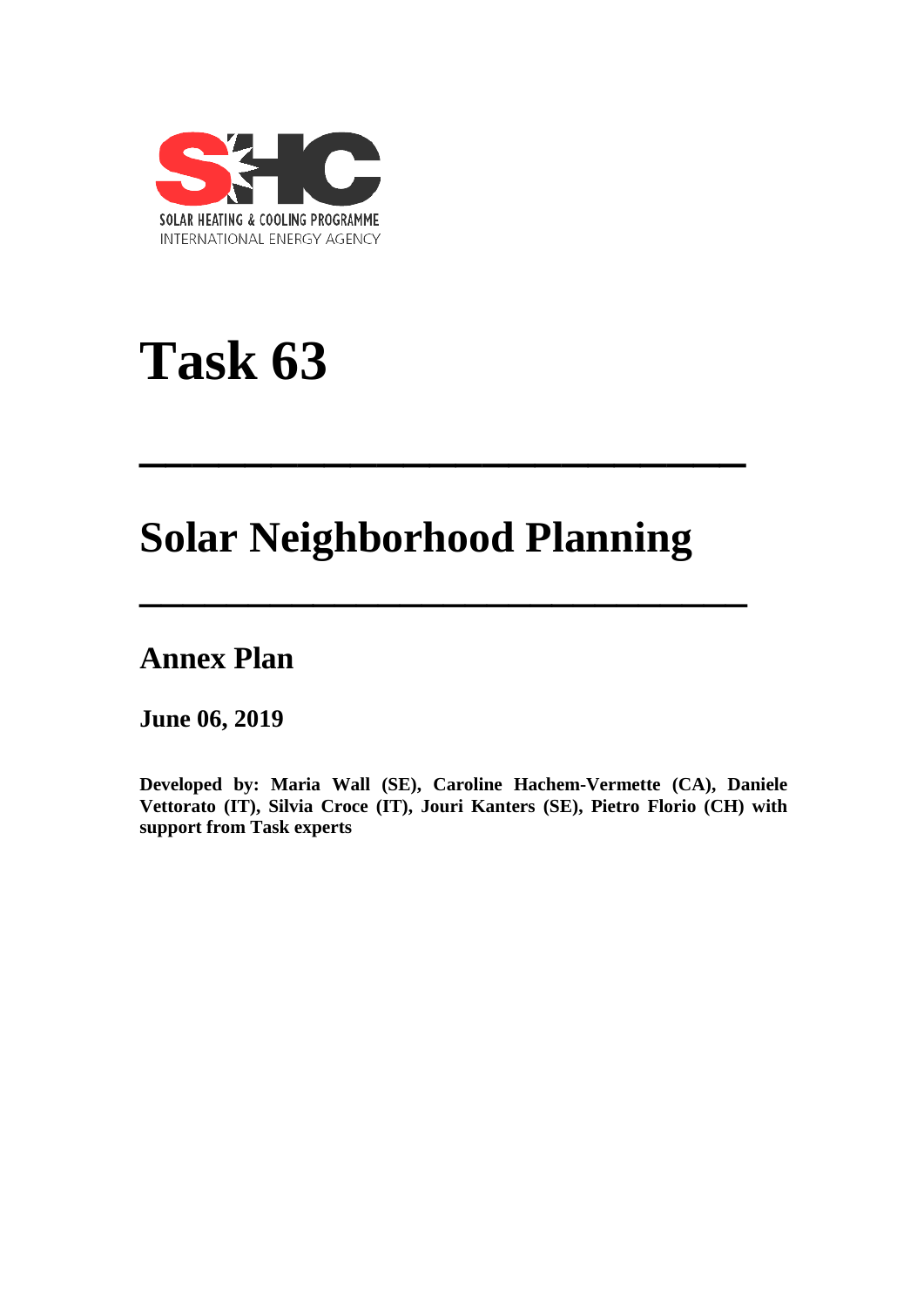#### **Annex 63**

#### **Solar Neighborhood Planning**

#### **1. Definitions**

#### *(a) The building sector and the use of solar energy*

A large portion of the potential for energy efficiency in existing buildings and the potential to utilize solar energy still remains unused. Globally, goals and specific targets are set up to reduce our environmental impact on climate and to secure future supply of energy<sup>1,2</sup>. A combination of making buildings more energy-efficient – through refurbishment interventions and new developments – and increasing the use of renewable energy sources (RES) is therefore a key issue to reduce fossil energy use and greenhouse gas emissions, towards a low carbon energy transition. An increased use of solar energy is one of the important development paths, where the urban fabric needs to utilize passive solar gains and daylight to reduce the energy use in buildings, as well as to improve the inhabitants' comfort in indoor and outdoor areas. In addition, active solar energy systems integrated in the urban context contribute to the production of renewable energy as heat and electricity. All these strategies help cities and citizens in reaching sustainable developments.

Solar neighborhoods are increasingly important to achieve net zero energy districts and low carbon cities. The planning of neighborhoods that address the generation of renewable energy on site will enable solar thermal technologies and photovoltaics to be implemented or prepared for, as well as creating daylight and sunlight access to achieve healthier urban environments. Solar neighborhoods also create environments which are energy (resource) self-sufficient and resilient to energy price fluctuations or reliance on energy imports – helping future-proof towns and cities.

#### *(b) Neighborhoods*

In this Task, a neighborhood is defined as a group of buildings, a district/precinct. It is a spatially defined, specific geographic area, often including different types of buildings and functions, open space and infrastructure.

A neighborhood can be part of a larger city or a smaller village. It can be part of an urban area, a rural development, or represent an isolated community. Further, it can be connected to a district heating/cooling network or outside such, giving very different boundary condition challenges.

#### *(c) Scope*

1

The scope of the Task includes solar energy issues related to

- 1. New neighborhood development
- 2. Existing neighborhood renovation and development

<sup>1</sup> The revised Renewable Energy Directive (EU) 2018/2001 establishes a binding EU target of at least 32% for 2030 with a review for increasing this figure in 2023. Further, the revised Energy Efficiency Directive (EU) 2018/2002 sets a 2030 target of 32.5%, also with a possible upward revision in 2023. The Energy Performance of Buildings directive ((EU) 2018/844) is amending Directive 2010/31/EU on the energy performance of buildings and Directive 2012/27/EU on energy efficiency, stating further member state roadmaps with indicative milestones for 2030, 2040 and 2050.

<sup>&</sup>lt;sup>2</sup> The Low Carbon Precincts program in Australia focuses on reducing the carbon footprint of the urban systems, with key consideration being given to integrating the interlinked aspects of energy, water, waste, transport and buildings - all of which have significant carbon signatures as well as human health impacts [\(http://www.lowcarbonlivingcrc.com.au/research/program-2-low-carbon-precincts\)](http://www.lowcarbonlivingcrc.com.au/research/program-2-low-carbon-precincts)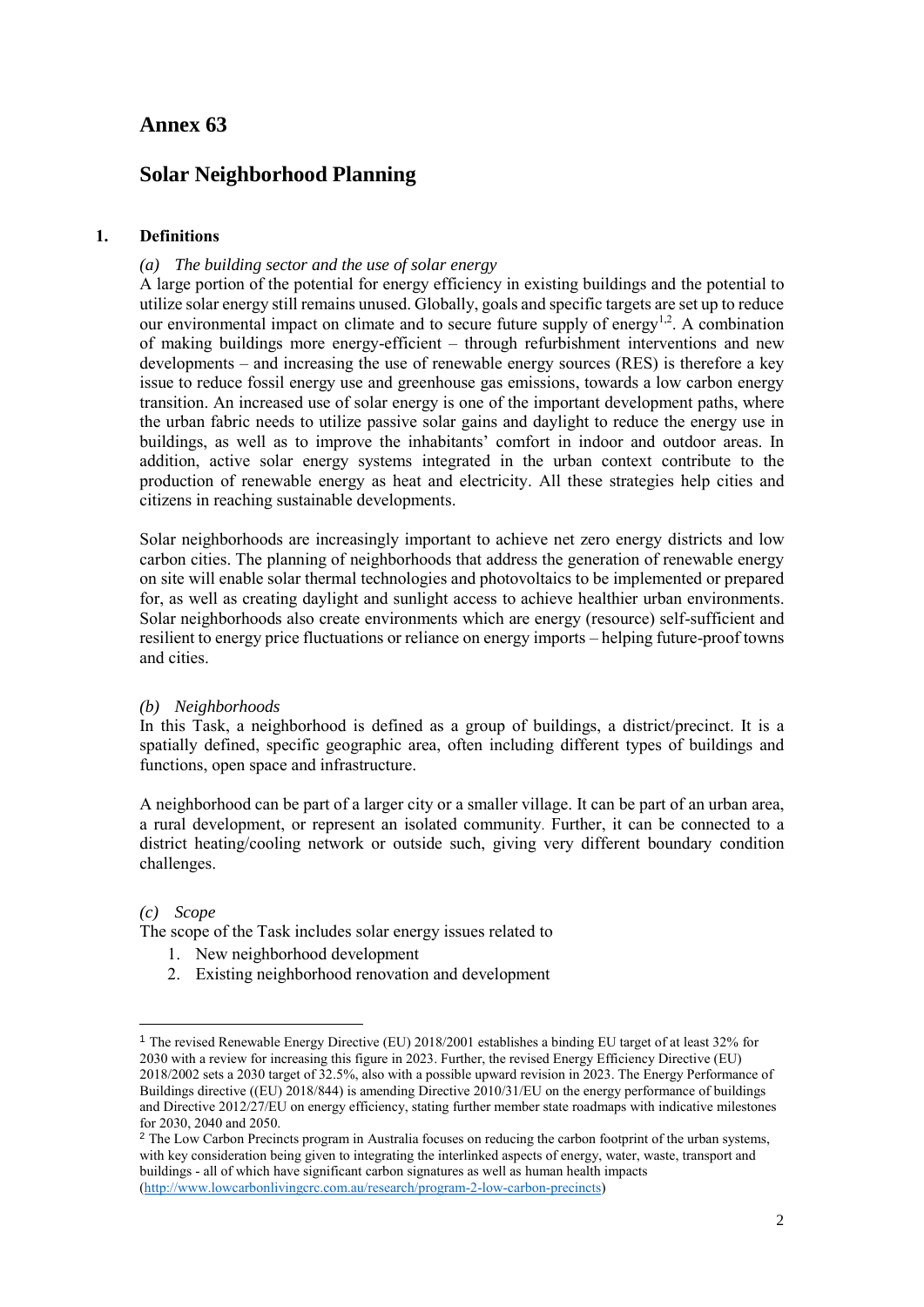Solar energy aspects include active solar systems (solar thermal and photovoltaics) and passive strategies. Passive solar strategies include passive solar heating and cooling, daylighting, and thermal/visual comfort in indoor and outdoor environments.

Making smart use of building surfaces as well as of open public areas/surfaces within neighborhoods is an important challenge, which may rise conflicts between competing uses of solar energy (e.g. daylight versus energy production) but also conflicts in using other solutions such as green façades/roofs. In addition, synergies are important to identify, for instance, different building functions within the neighborhood with different energy load profiles. Although the focus of the Task will be on solar energy aspects, these need to be dealt with in relation to other competing or synergetic goals. *The role of solar issues related to energy, environment, economy and inhabitants' comfort and health is in focus.*

Neighborhoods within district heating networks as well as outside will be considered. The deployment of district networks is becoming more frequent. A district heating network, supplying space heating and domestic hot water, gives rise to different barriers and energy strategies than in neighborhoods outside such networks. Therefore, concepts and strategies will be different and interesting to study.

Since renewable energy production often causes an uneven production over time, storages have become more important. Therefore, thermal and electrical storages as part of the energy system and of the concepts for solar neighborhoods will be considered in this Task. However, this will not include technical design of thermal storages, which already has been dealt with in the IEA SHC Task 42 and Task 39. In addition, material and component development for thermal energy storage is presently dealt with in SHC Task 58.

Energy economics of solar thermal systems in urban environments were dealt with in IEA SHC Task 52. Results from this project will be looked at when dealing with economic strategies in Task 63.

On a single building scale, work has been carried out on net zero energy solar buildings in IEA SHC Task 40/EBC Annex 52. Task 63 is an upscale of this concept and will explore different energy and environmental concepts for neighborhoods. Furthermore, IEA SHC Task 41 "Solar Energy and Architecture" focused on architectural building integration of solar thermal and PV. Both these projects will be useful for Task 63 when the planning and design of neighborhoods will be dealt with.

In IEA SHC Task 51 "Solar Energy in Urban Planning", extensive work was carried out to identify barriers, challenges and potentialities to implement the use of solar energy in urban areas and landscapes. Issues on scale from regional planning, city planning and down to urban areas were handled. Together with landscape planning of solar fields, Task 51 covered a huge area to study and provide an overview of barriers, potentials, and what is needed to work further on. The results underlined the need of further work on a neighborhood scale, especially looking at solar planning strategies and concepts, economic strategies and stakeholder engagement. In addition, solar planning tools and their coupling in an efficient workflow (i.e. co-simulation approach) are becoming more and more important due to an increasing need of decision support tools in the early planning phases. Solar planning tools would be mainly implied for assessing active solar potential, daylighting, thermal and visual comfort, as well as other architectural issues.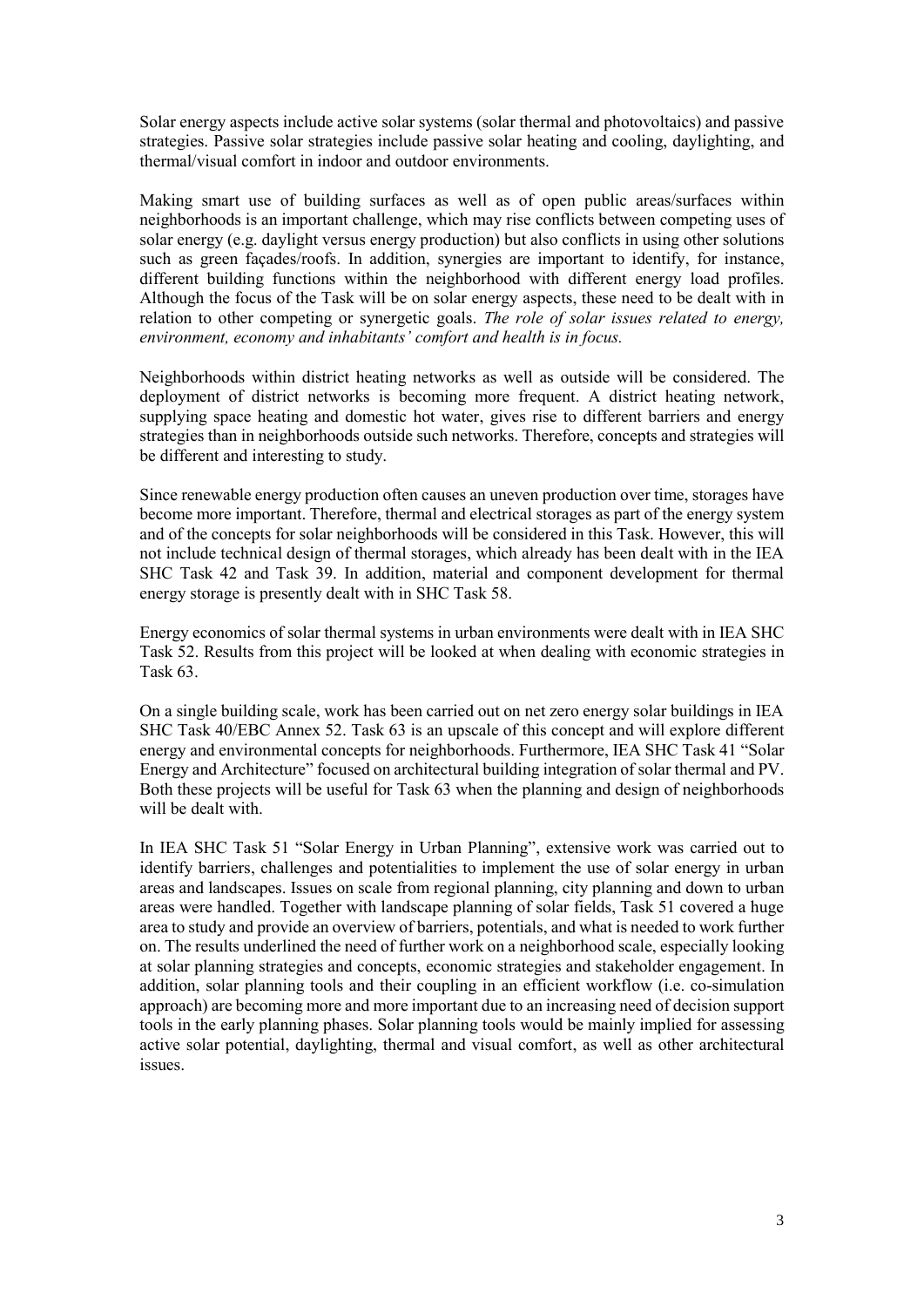#### **2. Purpose and Objectives**

The content of this project was defined based on knowledge from IEA SHC Tasks, the IEA PVPS and EBC programmes, and other international and national projects. Task 63 is based on the identified need for further research within SHC Task 51 by especially focusing on a specific scale, between single buildings and whole cities: neighborhoods. Due to the extensive and recent work within Task 51 (e.g. the state-of-the-art), the research can now build upon these findings and go further into developing strategies, methods and tools for planning of solar neighborhoods. Thus, it enables to start at a more advanced level.

The main objective of Task 63 is to support developers, property owners/associations, architects, urban planners, municipalities, institutions, and other key players to achieve solar neighborhoods that support long-term solar access for energy production and for daylighting buildings and outdoor environments – resulting in sustainable and healthy environments.

The types of support being developed in this Task include strategies for the design of new and existing communities with focus on solar energy, comprising methods to secure sunlight access (right to light). Furthermore, the Task aims to focus on economic strategies and business models for better use of passive and active solar energy. Apart from economic values, added values<sup>3</sup> or co-benefits of solar energy are considered. Another objective is to study the workflow of tools needed to support decisions in all planning stages (tool chain). Finally, case studies in each participating country will be a central part to bind close ties to practice and implementation.

To achieve these objectives, work is needed on four main topics:

- A: Solar planning strategies and concepts for achieving net zero energy/emission neighborhoods.
- B: Economic strategies, including added values and stakeholder engagement.
- C: Solar planning tools for new and existing neighborhoods.
- D: Case studies and stories, to test Task developments in dialogue with key players, implement and disseminate.

Task 63 will require a dialogue and cooperation with key players in neighborhood planning in each participating country. These include developers, real estate owners, architects, consultants, urban planners, municipalities, and other institutions. This cooperation gives the possibility to identify barriers, and test strategies, methods and tools to get feedback on development needs. In addition, case studies and lessons learnt will be documented to show inspiring examples of solar neighborhoods. Local collaborations within municipalities are an important part that complements the international cooperation within the Task and links Task experts with the practice and implementation in each country.

The main objectives of the Task are subdivided into four key areas and involve:

A: Solar planning strategies and concepts

1

- Review existing concepts and targets that underlie neighborhood design, both new and existing.
- Develop (criteria for) the design of representative archetypes/prototypes in existing and new neighborhoods (e.g. spatial design and building design - types of buildings, mixes of buildings, density, open space -, passive solar design potential, various active solar strategies and technologies, synergies and conflicts with other potential usages – in connection with Subtask B).

<sup>&</sup>lt;sup>3</sup> Added values include aspects such as energy security, job creation, higher work productivity, image and publicity, higher rent/sale value, reduced demand on energy infrastructure and GHG emissions etc.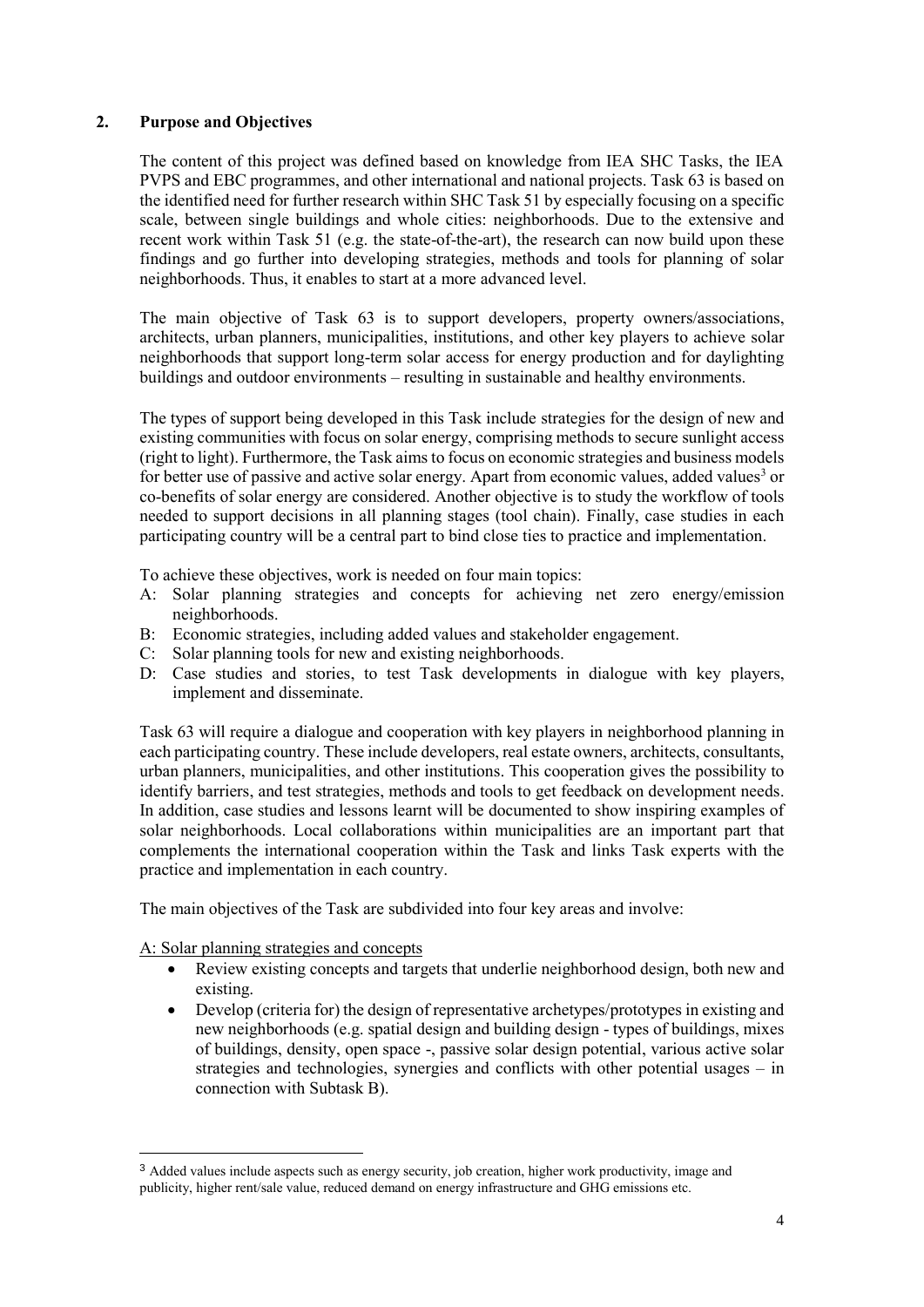- Develop and test planning strategies and concepts for increased solar energy capture and utilization in neighborhoods, in view of achieving net zero energy (NZE), net zero carbon (NZC) status or other goals in the era of low-carbon energy transition.
- Recommend strategies and concepts for conceptual design of new and existing neighborhoods.
- Give a common definition/concept of urban surface usages relating to functions (e.g. energy production, microclimate regulation, permeability of surface, etc.) and materials (e.g. solar thermal panels, PV panels, green areas/facades/roofs, water, cool/reflective materials, etc.).

B: Economic strategies and stakeholder engagement

- Identify and describe conflicts and synergies of the different and potential usages of urban surfaces, with specific relevance to solar energy harvest.
- Identify financial mechanisms and suggest ways to finance the transition, moving from energy market to added value services.
- Develop a method to propose and assess alternative scenarios for urban surface usages.
- Identify the potential co-benefits related to the hybrid or/and integrated usage of urban surface, apart from the solar energy production.
- Analyse the potential integration of the Task outputs for the New Urban Agenda<sup>4</sup> implementation.
- Recommend suitable activities for stakeholder engagement/nudging strategies, and integrate the lessons learnt in the urban planning practice.

C: Solar planning tools

- Identify the current solar planning tool workflows and related tools used by key actors for planning solar neighborhoods. This could include tools from all platforms (GIS, CAD, or BIM). Analyse the strengths, weaknesses and development needs.
- Identify relevant common indicators synthetizing solar energy and daylight performance of neighborhoods, to be used in a summary dashboard for easy comparison.
- Develop a roadmap for improved workflows and solar planning tools needed in all planning stages (tool chain).

D: Case studies

1

- Coordinate and collect case studies across subtask topics.
- Serve as a platform for exchange of experiences from practice, including testing strategies and tools and interview stakeholders.
- Describe and disseminate case studies and stories of new and existing solar neighborhoods.

<sup>4</sup> New Urban Agenda (2017). United Nations. A/RES/71/256. ISBN: 978-92-1-132731-1[. http://habitat3.org/the](http://habitat3.org/the-new-urban-agenda)[new-urban-agenda](http://habitat3.org/the-new-urban-agenda)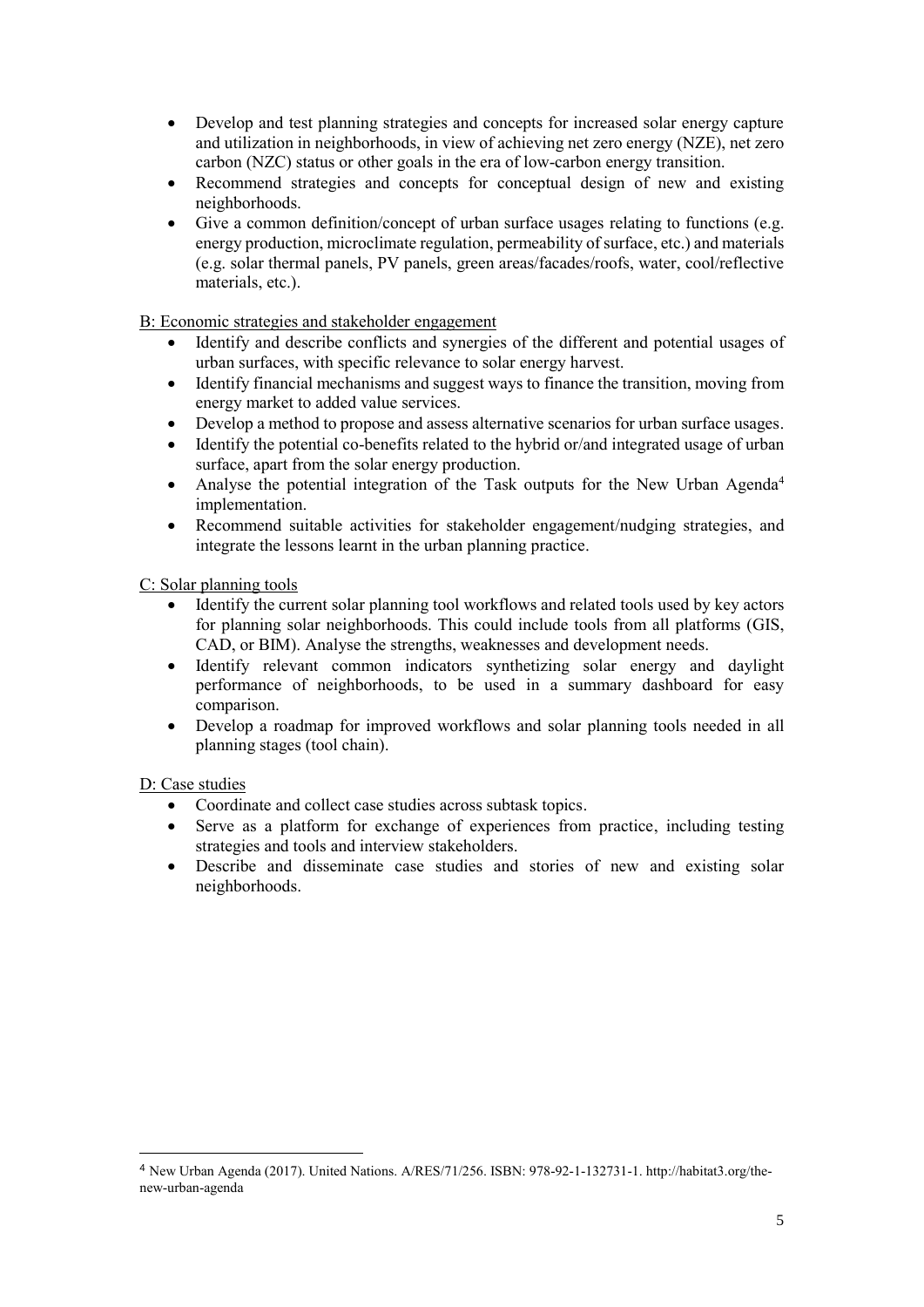#### **3. Activities**

#### *(a) Main activities*

The Task is organized in four main activities/Subtasks, derived from the above described key areas:

Subtask A: Solar planning strategies and concepts Subtask B: Economic strategies and stakeholder engagement Subtask C: Solar planning tools Subtask D: Case studies

Subtask A is looking at concepts for solar neighborhood planning in view of achieving high environmental goals (e.g. NZE, NZC), and the role of various strategies to reach them (including planning, design and technology implementation). Subtask B is focusing on strategies - business models and stakeholder engagement - to increase the solar energy utilization towards zero emission neighborhoods. Subtask C works on supportive tools, related to active solar energy systems and daylighting, within a chain of tools needed for neighborhood planning and design. Subtask D focuses on implementation issues and dissemination of case studies with solar planning of existing and new neighborhoods. Subtask D also gives input and serves as a testing platform for Subtask A, B and C, thus the case studies are a core activity for the Task work.

#### *(b) Sub-activities*

The following activities will be performed in the four Subtasks:

#### A: Solar planning strategies and concepts

#### A.1. Review of current neighborhood designs:

- A.1.1. Review existing guidelines and common practices that underlie the design of existing and new neighborhoods, especially those aiming at increased efficiency and solar capture, and other compatible/hybrid usages, in the participating countries. These include examples in practice and literature (with Subtask D).
- A.1.2. Based on the review conducted in A.1.1, determine the main parameters/design elements that can impact the design and performance of neighborhoods, and possible combinations in various prototypical neighborhoods (archetypes for existing and new) considering both solar and other surface usages.
- A.2. Design and analysis of archetypes /prototypes to bridge gaps in practice and literature:
	- A.2.1. Develop a number of neighborhood prototypes (existing and new) that include the neighborhood variables determined in A1, and that can serve as a basis to analyse various impacts.
	- A.2.2. Develop methods to analyse scenarios developed in A.2.1, and carry out these analyses (including modelling (with Subtask C)).
	- A.2.3. Develop business models and financial studies for various scenarios (with Subtask B).
- A.3. Develop recommendation on strategies, including a proposal for a common definition/understanding of urban surface usage (link to Subtask B).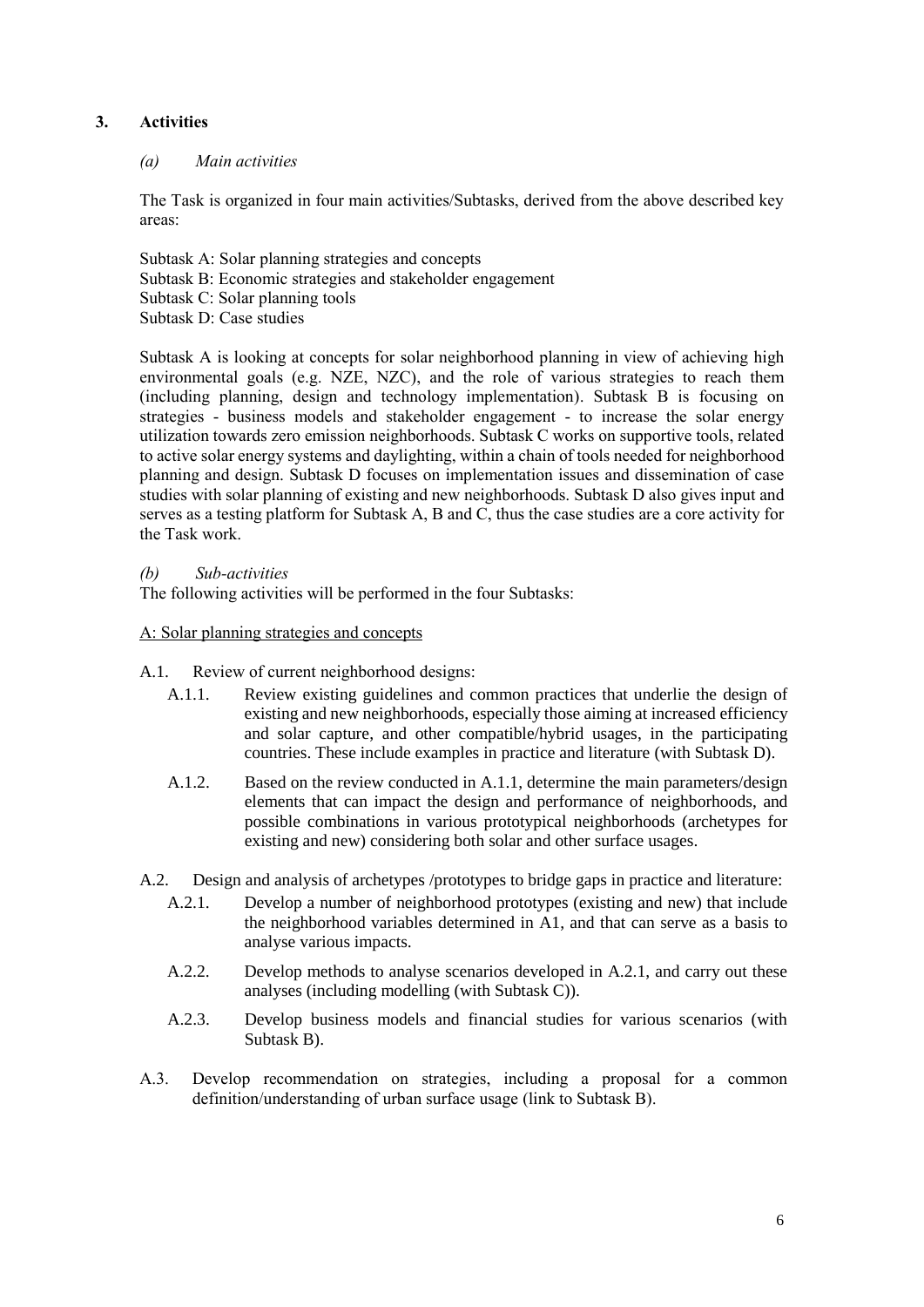B: Economic strategies and stakeholder engagement

- B.1. Analysis of the potential integration of the outputs for the New Urban Agenda (NUA) implementation:
	- B.1.1. Analysis of the articles of the NUA that relate to the urban surface usages with special focus on energy production / resilience to climate change.
	- B.1.2. Definition of a pathway to contribute to the implementation of NUA within the results of the Task.
- B.2. Identify and describe conflicts and synergies of the different and potential urban surface usages, with specific relevance to solar energy harvest (link to Subtask A, activity A.3):
	- B.2.1. From literature: extraction of evidences of conflicts and synergies.
	- B.2.2. Presentation and discussion within the expert group the results from the literature review on conflicts and synergies; focusing in particular on the potentialities of integration of functions, and on the possible improvements to the state-of-the-art.
- B.3. Develop a method to propose and assess alternative scenarios for urban surface usage (e.g. pareto optimization, multi criteria, etc.) (link to Subtask C):
	- B.3.1. Modelling of scenarios using also outputs from Subtask A archetypes and, when possible of selected real neighborhoods (link to Subtask D case studies).
	- B.3.2. Discussion within the expert group in relation to the integration of the outputs in the participating countries' urban planning procedures.
- B.4. Develop a framework to assess the multiple-benefits created by the adoption of hybrid and integrated strategies for urban surface usages (link to Subtask A, activity A.3).
- B.5. Recommend suitable activities for stakeholder engagement/nudging strategies and integrate lessons learnt into the urban planning practice:
	- B.5.1. Framework development for the integration of the traditional stakeholders engagement approaches (e.g. governance approaches) with behavioural economics<sup>5</sup>.
	- B.5.2. Discussion/workshop on the added value of the proposed framework.
- B.6. Identify financial mechanisms and suggest ways to finance the transition, moving from energy market to added value services (link to Subtask D):
	- B.6.1. Analysis from literature and selected case studies of innovative financial models and trends (connection with the new concepts of smart grids, block chain, etc.).
	- B.6.2. Discussion of the results within the expert group in order to find connection with country specific characteristics.

C: Solar planning tools

<u>.</u>

C.1. Identification of current tools and tool workflows on all platforms:

C.1.1. Determine main strengths and weaknesses of available tools, including readiness level (from proof of concept to licensed software), usability (which target users) and accessibility (which competences needed by target users).

<sup>5</sup> Behavioural economics studies the effects of psychological, cognitive, emotional, cultural and social factors on the economic decisions of individuals and institutions and how those decisions vary from those implied by classical theory.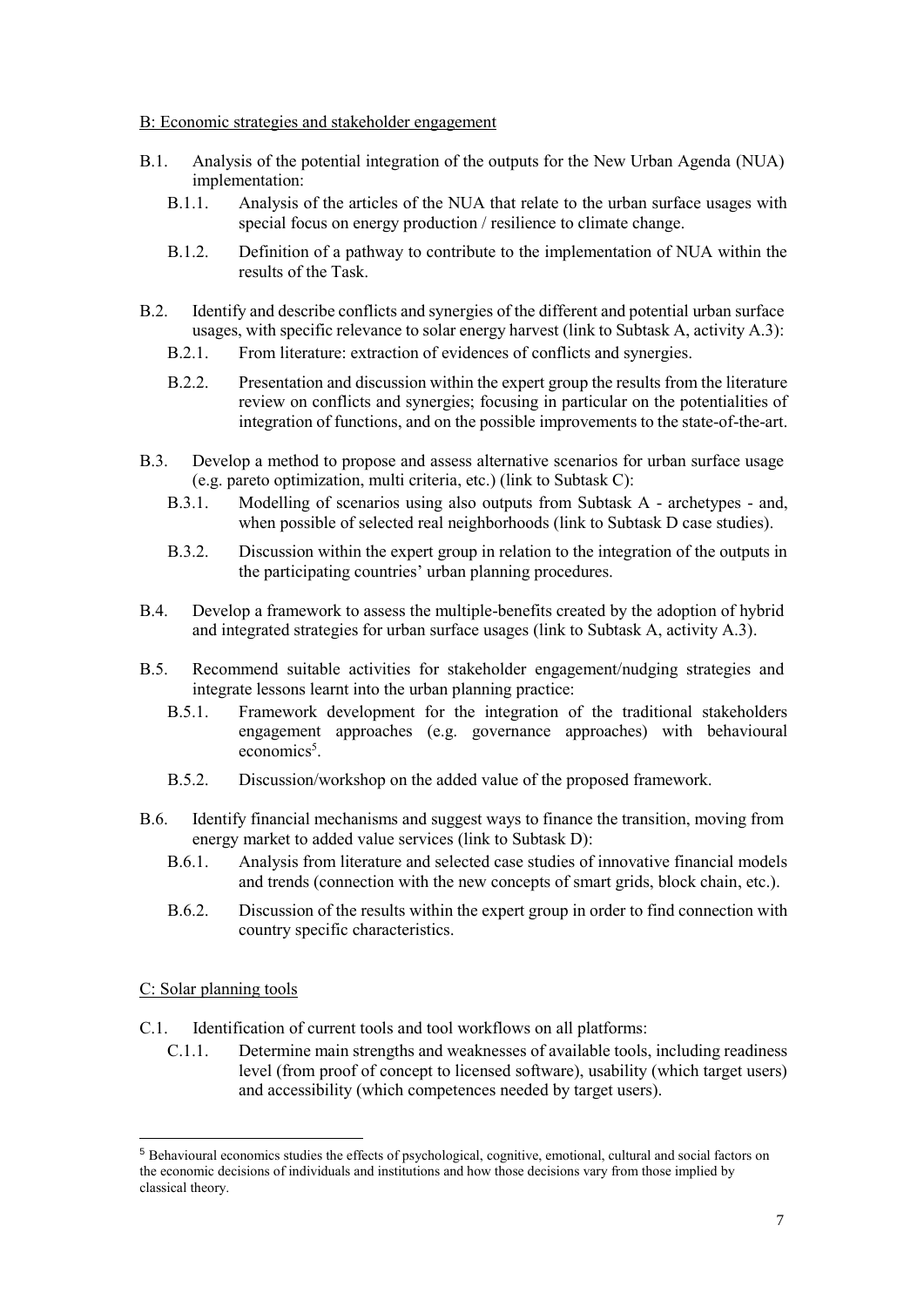- C.1.2. Contact with local urban planners and key actors, maybe also Task experts, to identify which key performance indicators are meaningful, which tools they use and when, and to extract which data, etc.
- C.1.3. Combine and generalise existing workflows.
- C.2. Discussion and development of workflow of tools needed in all planning stages (tool chain):
	- C.2.1. Complement the missing parts of the current workflow(s) as found in C.1, based on existing software developments, including novel contributions from Task experts.

#### D: Case studies

Every participating country should contribute with at least one (1) case study. The following activities are planned.

- D.1. Coordination of database of solar neighborhoods (link to Subtask A/B/C):
	- D.1.1. Gather performance indicators and key aspects each subtask will use to identify and describe relevant case studies. Decide which aspects are mandatory to document and which are optional, depending on case study.
	- D.1.2. Create a template for documenting case studies based on the aspects identified.
	- D.1.3. Collect case study documents, based on the template and filled in by experts.
	- D.1.4. Publish the case studies of existing and new solar neighborhoods on the website.
- D.2. Communication and dissemination of results from selected case studies (link to Subtask  $A/B/C$ ):
	- D.2.1. Organize workshops/seminars to present developed strategies and methods/tools in conjunction with Task meetings, inviting practitioners (feedback and dissemination).
	- D.2.2. Organize local workshops/seminars in neighborhoods/cities, by local experts.

#### *(c) Workshops and seminars*

Seminars or workshops will be held in conjunction with at least four (4) Task meetings. The seminars/workshops will be organized in the host country of the meeting and relevant target groups will be invited (link to Subtask D/all Subtasks).

In addition, minimum one (1) local seminar or workshop will be held in each country/region to get input to the work and/or to disseminate results from the Task or Subtasks. These seminars/workshops will be organized by Task participants from the specific country (link to Subtask D/all Subtasks).

#### *(e) Publications/Newsletters*

An overall description of the Task will be available on the Task Website. All main publications/deliverables will be posted on the Task Website or made available via a link, for free access or purchase.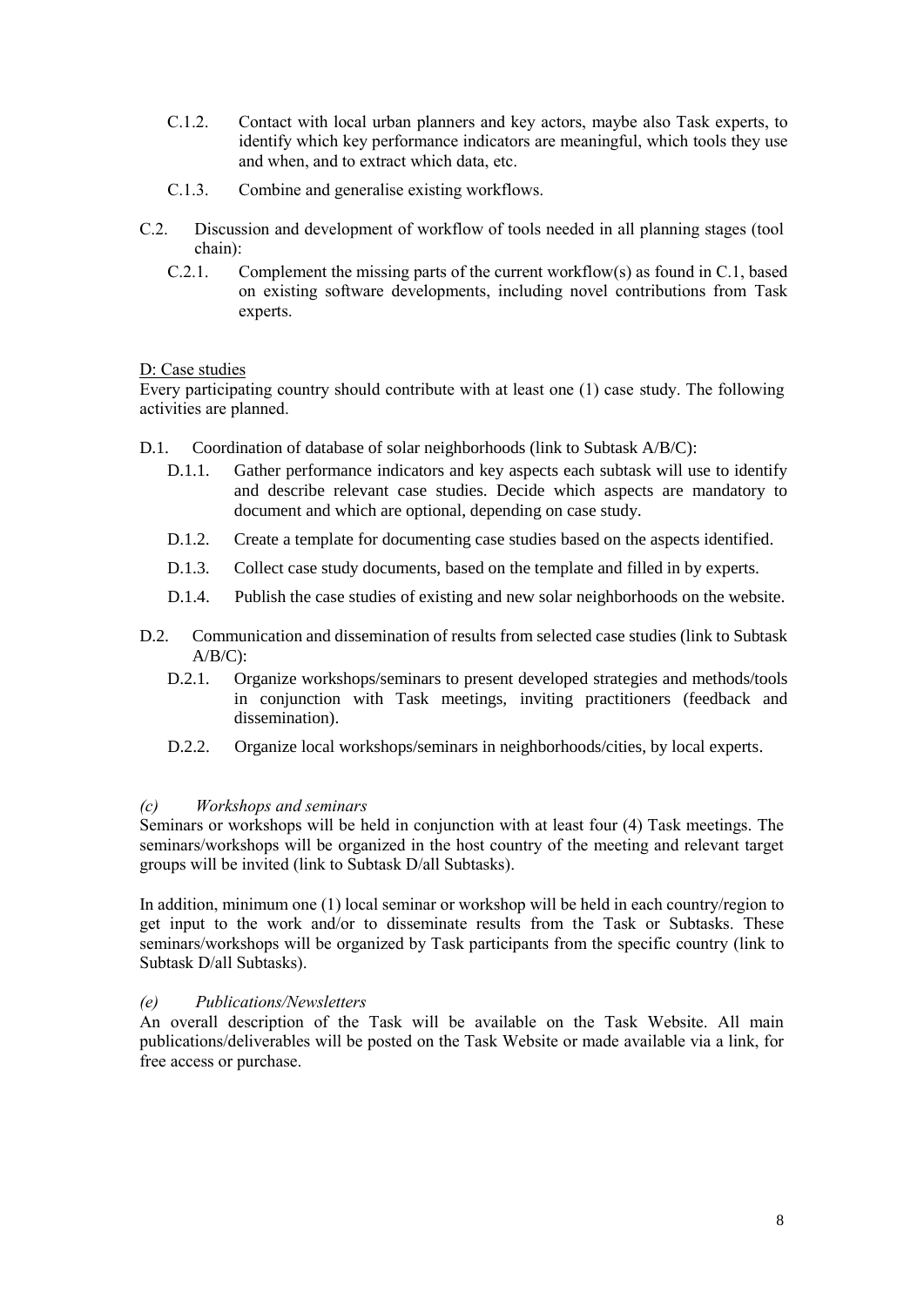#### **4. Expected Results/Deliverables**

The main deliverables, allocated to the four Subtasks, will be:

#### A: Solar planning strategies and concepts

D.A1. Report on example strategies to protect solar design and technologies.

 $DA2$ 

- D.A2.1. A summer school for at least 2 consecutive years to allow advanced PhD and Master students to contribute to the study of neighborhood archetypes. These summer schools can target students from various backgrounds such as business, engineering/ architecture, planning, social to work on business plans, modelling etc.
- D.A2.2. Report on neighborhood archetypes: Design and analysis.
- D.A3. Strategies for the design of new and existing high energy performance solar communities. These strategies can be designed as an interactive web based documentation (link to Subtask B).

#### B: Economic strategies and stakeholder engagement

- D.B1. Report on surface uses of neighborhoods focused on how to define most suitable uses, prevent conflicts and create synergies (link to Subtask A, activity A.3.).
- D.B2. Report on economic incentives and business models, including added values, to promote the diffusion of solar neighborhoods (link to Subtask A, outputs from activity A.2.3.).
- D.B3. Report on strategies for stakeholder engagement and citizen involvement in solar neighborhoods, developed and tested in case studies (link to Subtask D).

#### C: Solar planning tools

- D.C1. Report on the identification of existing tools and workflows.
- D.C2. Roadmap for improved workflows and development needs of solar planning tools.

#### D: Case studies

- D.D1. Report on case studies and stories.
- D.D2. Carry out seminars and workshops, which provide feedback and support the knowledge exchange.

#### **5. Rights and Obligations of Participants**

In addition to the obligations enumerated in Article 4 (Expected Results/Deliverables) of the Implementing Agreement:

- (a) A Participant must undertake and complete all agreed activities and contribute to all or to a specific of the tasks outlined in Section 3 and 4 of this Annex in a timely manner.
- (b) Each Participant must actively participate in working meetings and other activities such as seminars and workshops.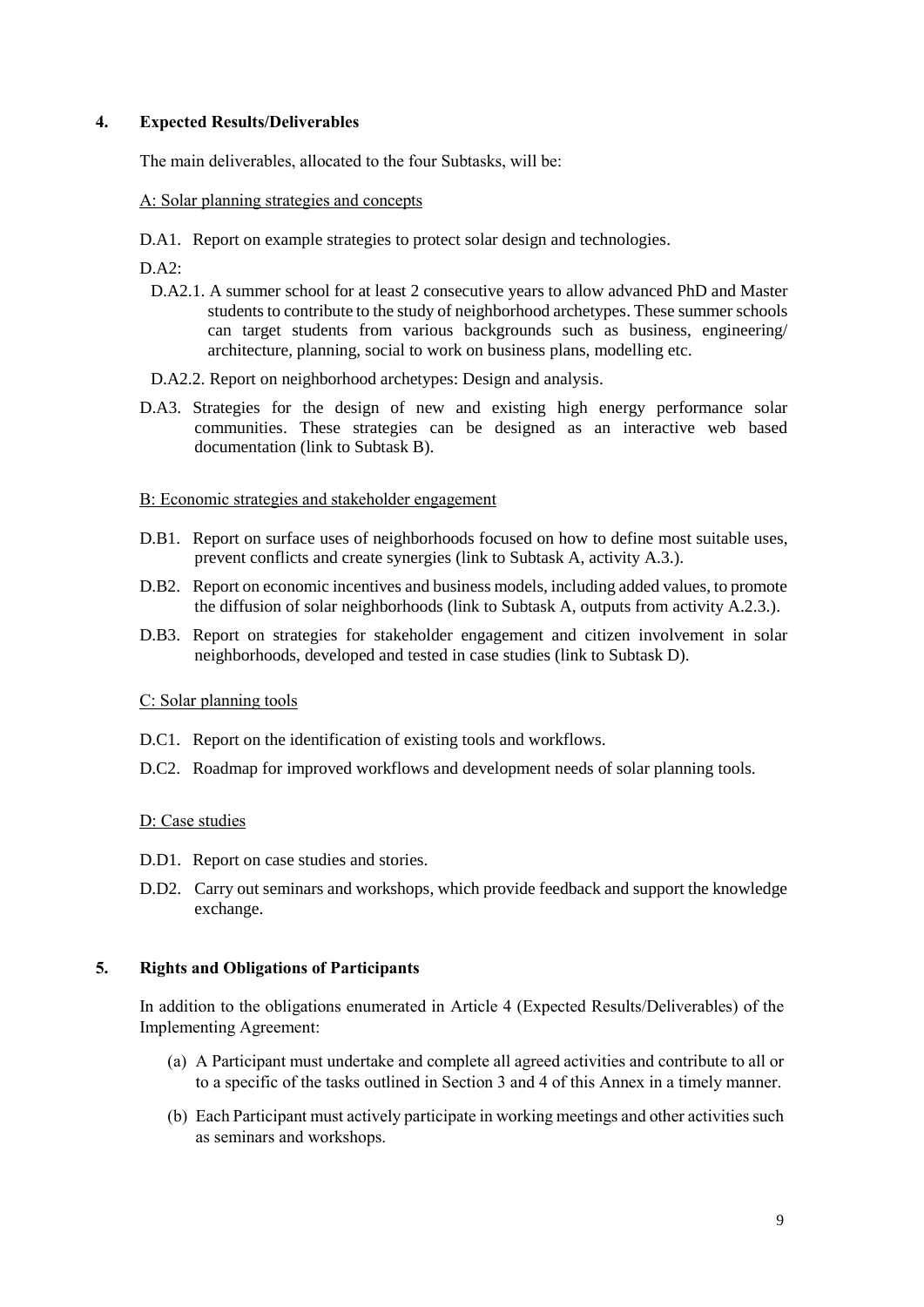- (c) Attendance at Experts meetings of the Task will be mandatory. Task meetings will be carried out at intervals of approximately six months. Experts meetings may be accompanied by national workshops dedicated to target audiences of the Task, mainly from the national industry of the host country of the Experts meeting.
- (d) Each Participant shall provide timely, detailed reports on the results of their work carried out to the Subtask Leader and Operating Agent.
- (e) Every six months, before each Expert meeting, each Participant shall provide a brief status report of their work including a list of publications and organized seminars/workshops, to the Operating Agent.
- (f) Each Participant must contribute to one or more Task deliverables and shall participate in the editing and reviewing of draft reports and other outputs of the Task and Subtasks.
- (g) *Individual Financial Obligations*

Each country will bear the costs of its own participation in the Task, including reporting and necessary travel costs. Task meetings will be held twice annually and hosted in turn by Participants. The cost of organizing meetings will be paid by each Participant to the host, by a meeting fee.

(h) *Task-Sharing Requirements*

The Participants agree on the following funding commitment:

- (1) Each Participant (country) will contribute to this Task a minimum of 4 person months per year of the Task (corresponding to 33% of full time work for one person). This means that each participating country shall commit to the Task a minimum of 16 person months over the period of 4 years.
- (2) Participation in the Task requires participation in at least one of the Subtasks.
- (3) Subtask Leaders will contribute with a minimum of 4 person months per year for the duration of the Subtask.
- (4) The Operating Agent will contribute with a minimum of 6 person months per year to the Task.
- (5) Participation may partly involve funding already allocated to a national (or international) activity, which is substantially in agreement with the scope of work outlined in this Annex.
- (6) Aside from providing the resources required for performing the work of the Subtasks in which they are participating, all Participants are required to commit the resources necessary for activities which are specifically collaborative in nature and which would not be part of activities funded by national or international sources. Examples include the preparation for and participation in Task meetings, coordination with Subtask Participants, contribution to the documentation and dissemination work and Task related R&D work which exceeds the R&D work carried out in the framework of the national (or international) activity.

The level of effort to be contributed by each country will be specified in a "Letter of National Participation" which is signed by the Operating Agent and the Executive Committee representative within 3 months from the start date of the Task.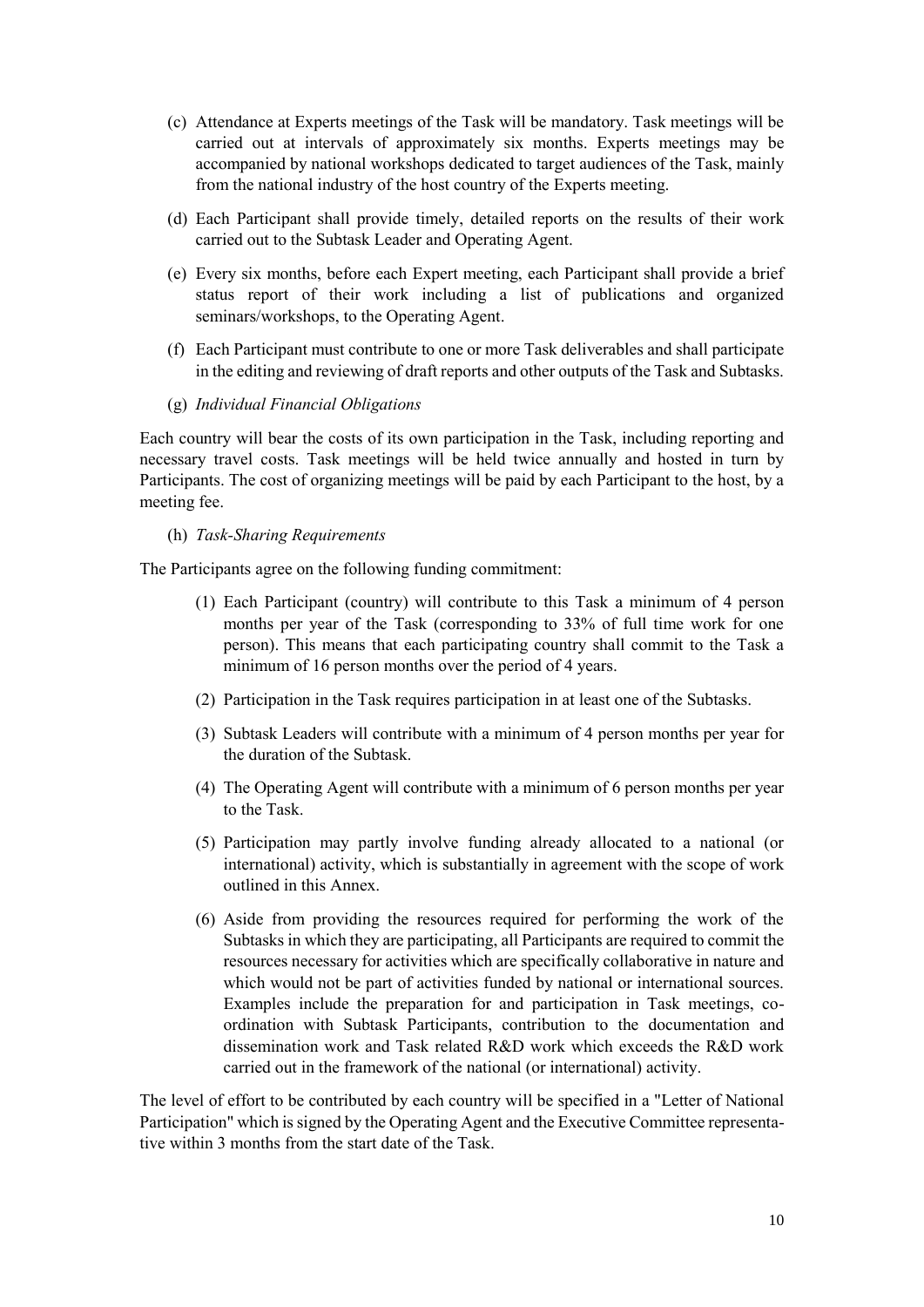#### **6. Management**

#### **6.1 Operating Agent**

- (a) Lund University (Sweden), acting through Maria Wall, is designated as Operating Agent.
- (b) In addition to the rights, obligations and responsibilities enumerated in the main body of the Implementing Agreement and the organisation of the work under this Annex enumerated in Section 5, the Operating Agent shall:
	- (1) Be responsible for the overall management of the Task, including overall coordination and communications with the Executive Committee.
	- (2) Prepare the detailed Programme of Work for the Task in consultation with the Subtask Leaders and the Participants and submit the Programme of Work for approval to the Executive Committee.
	- (3) Provide semi-annually, periodic reports to the Executive Committee on the progress and the results of the work performed under the Programme of Work.
	- (4) Manage the preparation and distribution of the results described in Section 4 in this Annex.
	- (5) At the request of the Executive Committee organise workshops, seminars, conferences and other meetings.
	- (6) Provide to the Executive Committee, within six months after completion of all work under the Task, a final report for its approval and transmittal to the Agency.
	- (7) In co-ordination with the Participants, use its best efforts to avoid duplication with activities of other related programmes and projects implemented by or under the auspices of the Agency or by other competent bodies.
	- (8) Provide the Participants with the necessary guidelines for the work they carry out and report with minimum duplication.
	- (9) Perform such additional services and actions as may be decided by the Executive Committee, acting by unanimity.

#### **6.2 Subtask Leaders**

- (a) A Subtask Leader shall be a Participant that provides to the Subtask a high level of expertise and undertakes substantial research related to the Subtask.
- (b) The Subtask Leaders shall be proposed by the Operating Agent and designated by the Executive Committee, acting by unanimity of the Participants. Changes in the Subtask Leaders may be agreed to by the SHC Executive Committee, acting by unanimity of the Participants.
- (c) In addition to the obligations enumerated in Section 5 of this Annex, the Subtask Leader for each of the Subtasks shall:
	- (1) Assist the Operating Agent in preparing the detailed Programme of Work.
	- (2) Co-ordinate the work performed under that Subtask.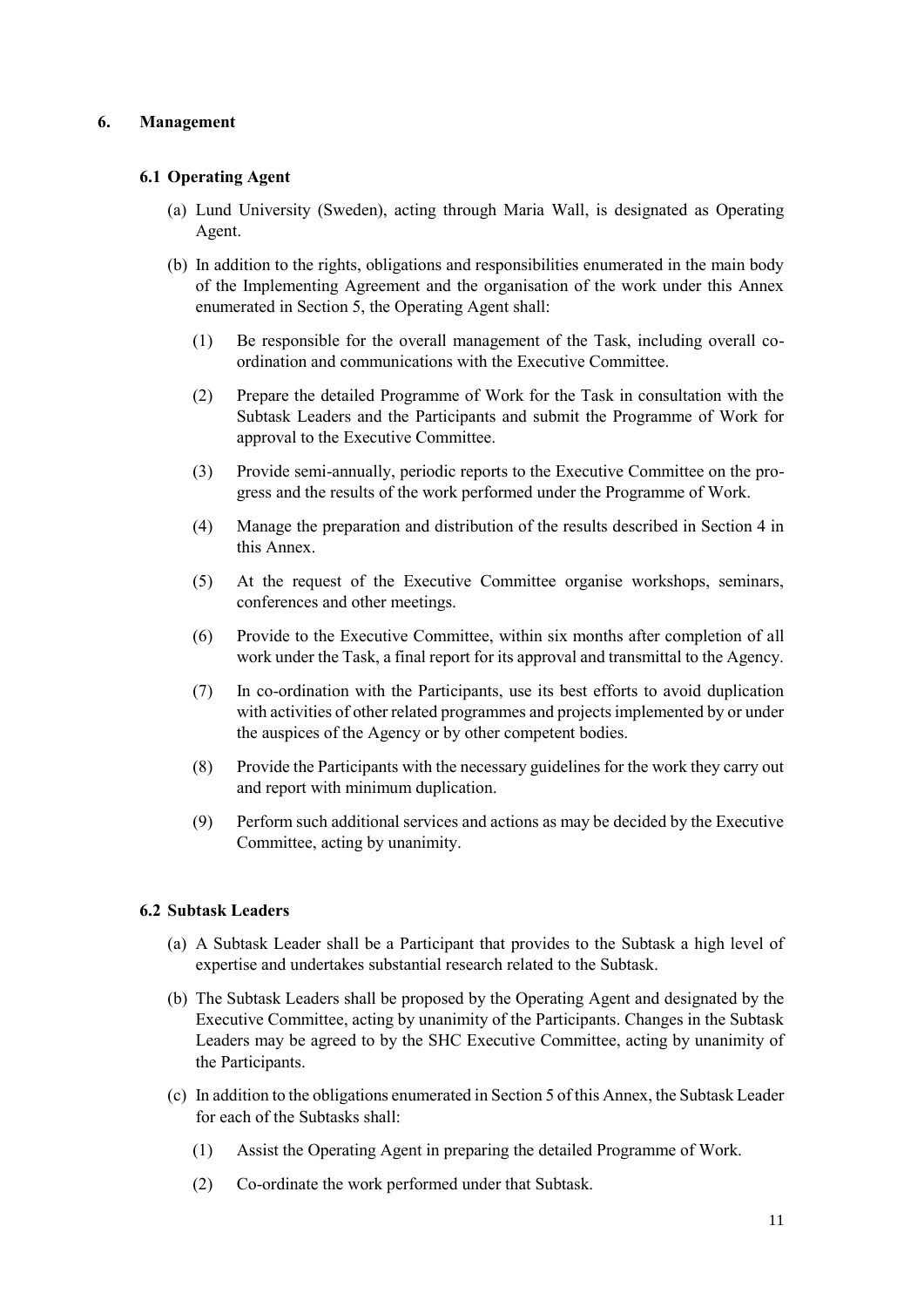- (3) Actively participate in the dissemination activities.
- (4) Subtask leaders may arrange, direct and provide summarizes of Subtask meetings and workshops in between or in association with Task meeting.
- (5) Provide the Operating Agent with timely written summaries of Subtask work, action items and results after each Task meeting.
- (6) Edit technical reports resulting from the Subtask and organize their publication.
- (7) Collaborate with the Operating Agent and other Subtasks and contribute to the preparation, production and distribution of the results described in Section 4 in this Annex within the framework of the Task dissemination plan.

#### **6.3 Meetings**

There will be Experts meetings of the Task at intervals of approximately six months. Subtask Leaders may arrange meetings in between or in association with Experts meetings of the Task. Attendance at the Experts Meetings of the Task will be mandatory.

#### **7. Admission, Participation and Withdrawal of Participants**

In addition to the specific obligations, the Operating Agent will produce, promote and distribute the results of the Task. The Participants will support these activities by contributing respective papers and by dissemination activities financed by the individual Participants.

#### **8. Information and Intellectual Property**

For purpose of this Annex, in case of conflict with the provisions of the Implementing Agreement, the following provisions shall prevail:

- (a) For arising information regarding inventions the following rules shall apply:
	- (1) Arising information regarding inventions shall be owned in all countries by the inventing Participant. The inventing Participant shall promptly identify and report to the Executive Committee any such information along with an indication whether and in which countries the inventing Participant intends to file patent applications.
	- (2) Information regarding inventions on which the inventing Participant intends to obtain a patent protection shall not be published or publicly disclosed by the Operating Agent or the other Participants until a patent has been filed, provided, however, that this restriction on publication or disclosure shall not extend beyond twelve months from the date of reporting of the invention. It shall be the responsibility of the inventing Participants to appropriately mark Task reports that disclose inventions that have not been appropriately protected by filing a patent application.
- (b) The inventing Participant shall license proprietary information arising from the Task for non-exclusive use as follows:
	- (1) To participants in the Task:
		- a. On the most favourable terms and conditions for use by the Participants in their own country.